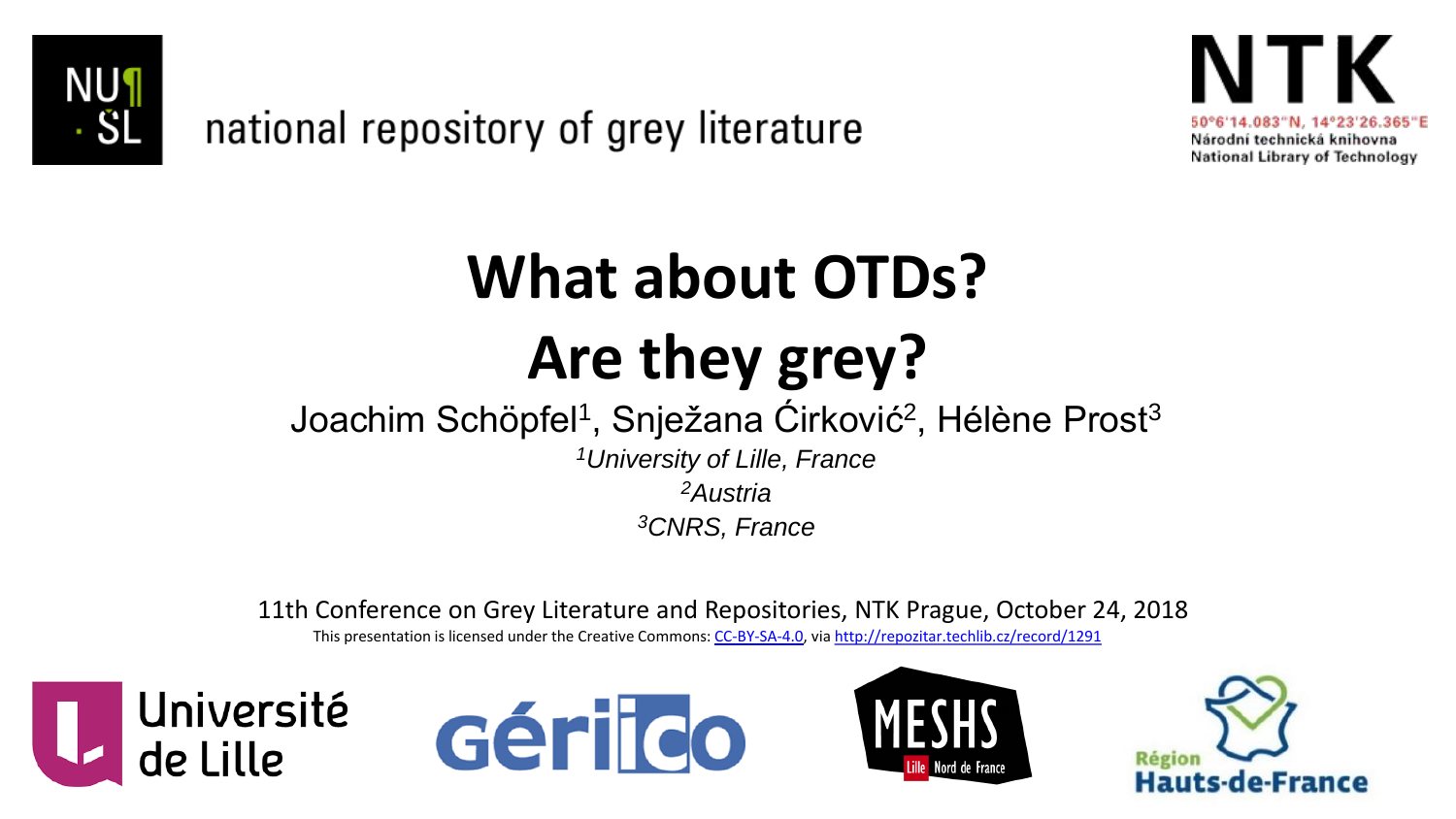## GL and ETDs

Grey literature is "produced on all levels of government, academics, business and industry in print and electronic formats, but which is not controlled by commercial publishers, i.e., where publishing is not the primary activity of the producing body" (ELIS)

"research and technical reports, briefings and reviews, evaluations, working papers, conference papers, **theses**, and multimedia content" (Pisa)

> SCHÖPFEL, Joachim - RASULI, Behrooz. 2018. Are electronic theses and dissertations (still) grey literature in the digital age? A FAIR debate. In *The Electronic Library*. 2018, 36(2): 208-219.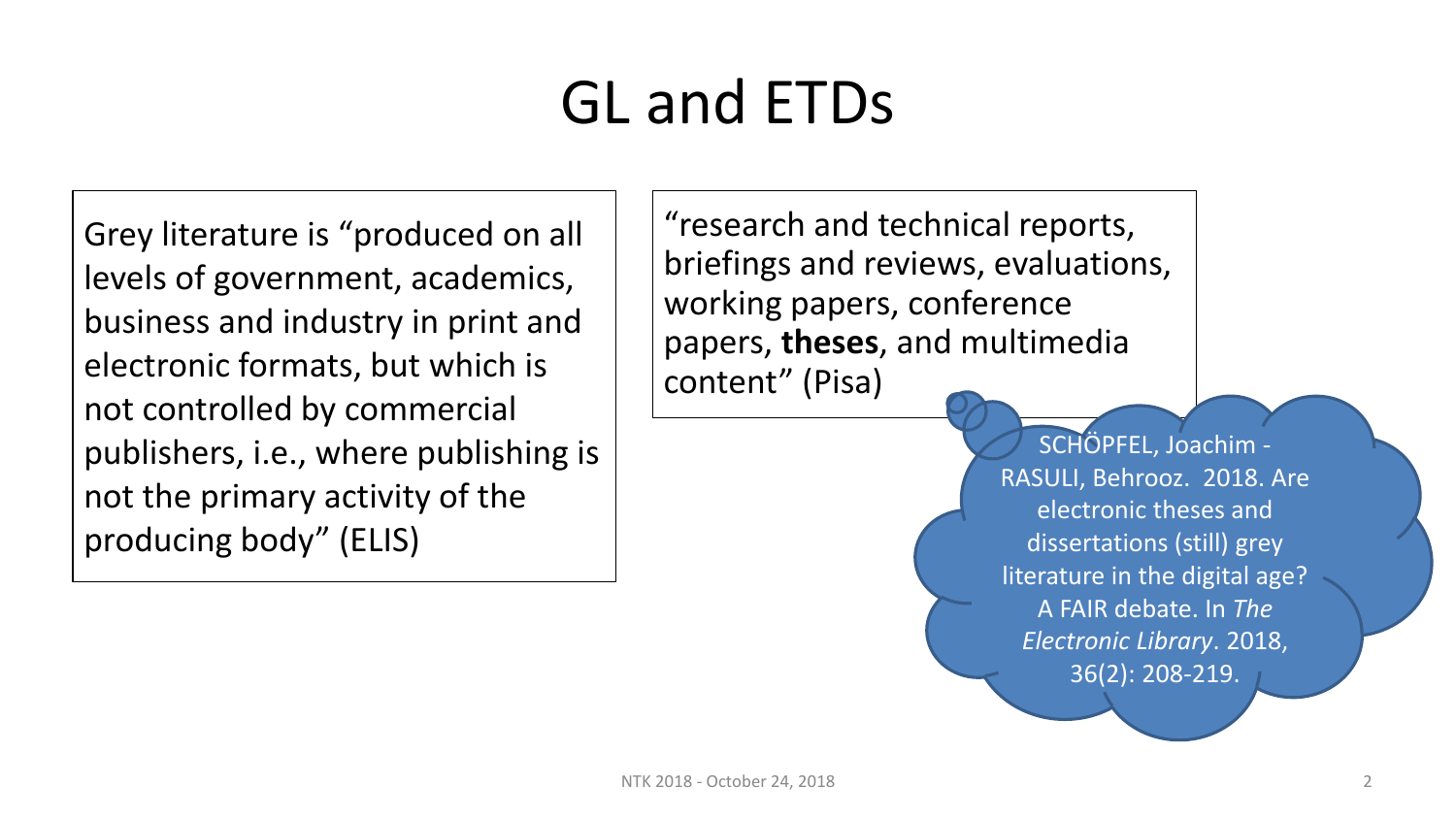### Grey literature and heritage

- Grey literature is about dissemination and acquisition
- Mostly current items
- But also heritage collections
- eg *Holocaust literature, urban planning, Polish underground literature, Newton's journal, Iceland research publications, Serbian culture of enlightenment, Yizkor books, private collections in the Prado Museum, Australian Baptist heritage collection, Virgin Islands heritage collection*...

"What the scientific community as a whole perceives as representing its identity, worth being passed on to the next generation of scientists and to the general public as well"

- produced by scientists
- of interest for scientists
- scientific information

#### What does grey means here?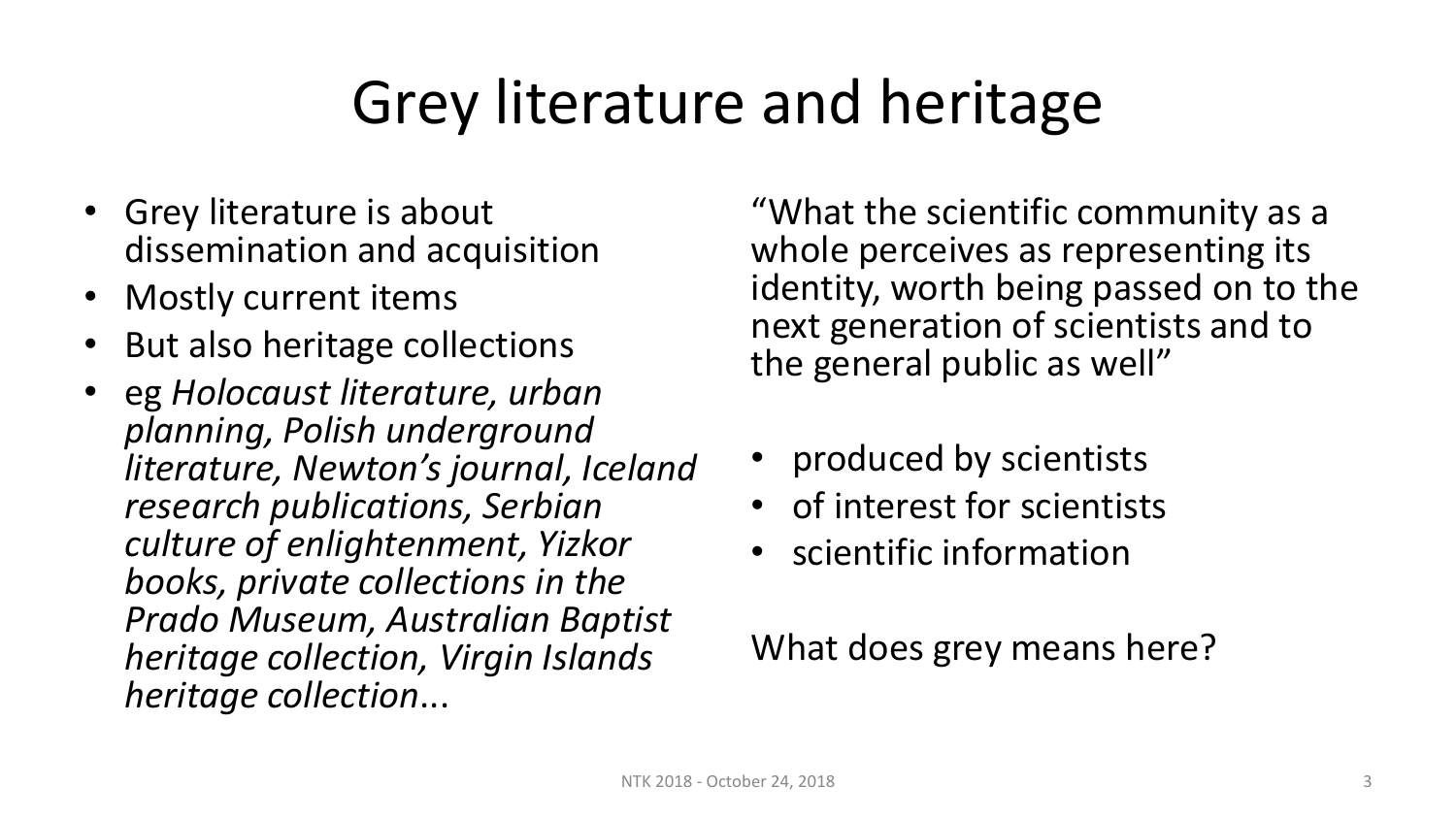#### Grey scientific heritage



- some heritage is described as grey
- one part of this is scientific heritage but not all
- theses and dissertations are part of this grey heritage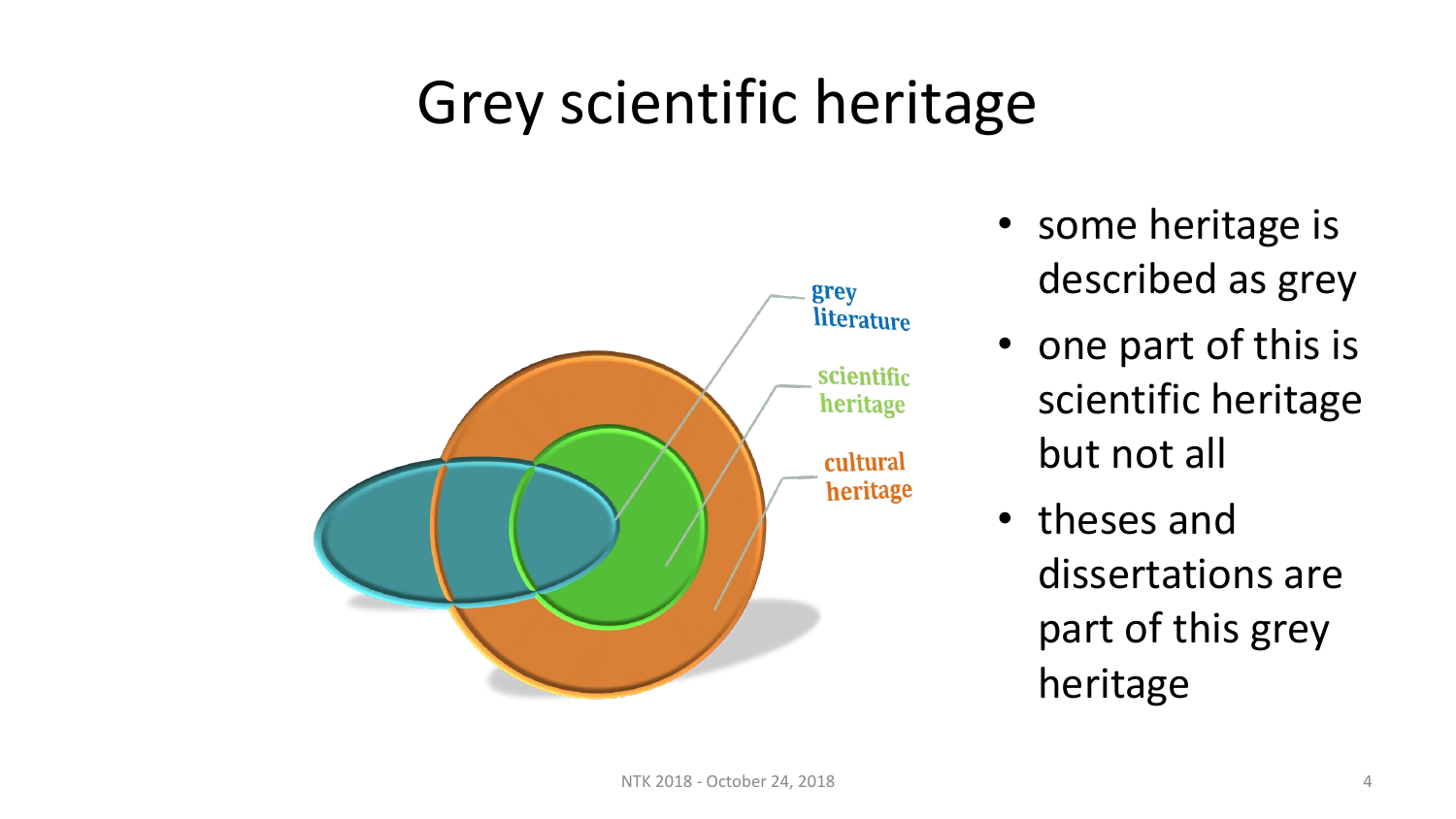### Specific features

- at risk of being lost
	- endangered due to their small production numbers and preservation challenges
	- unknown by scientists (and other readers) but not by librarians
- not "hard to get" but "hard to discover"
- not "somewhere out there" but already in collections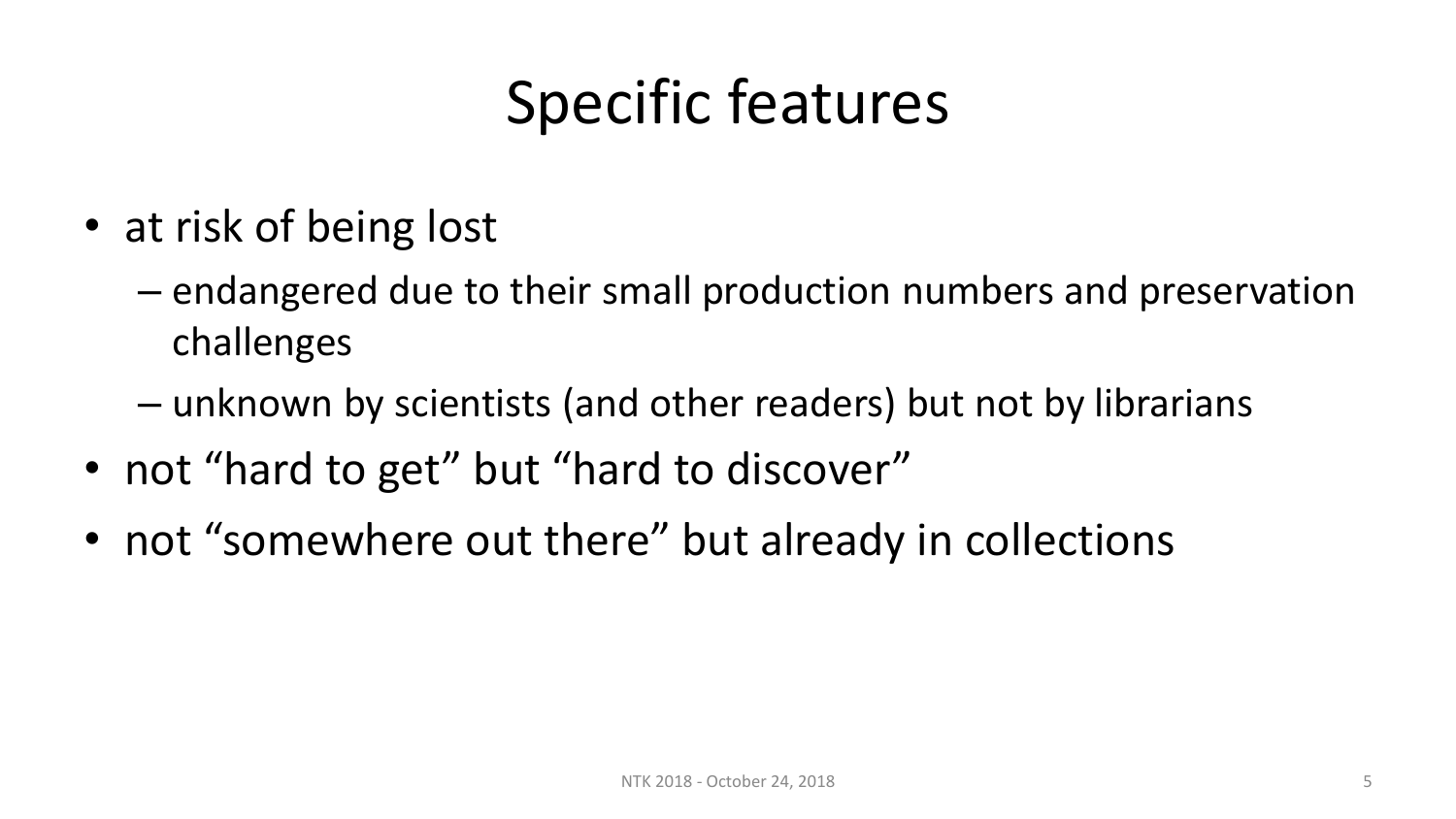### Why invest in older grey literature?

#### **Why invest in grey scientific heritage?**

- Preventing the risk of being lost
	- preservation in digital archives
	- accessibility
- Joining together distributed collections
- Making accessible hidden parts of collections
- Standards
	- to improve findability, interoperability and reusability
- Legal aspects
	- public domain
	- no enclosure
	- licensing

#### **By the way, when does current literature becomes heritage?**

- public domain
- 50 years after publishing/release
- Gutenberg era (print natives)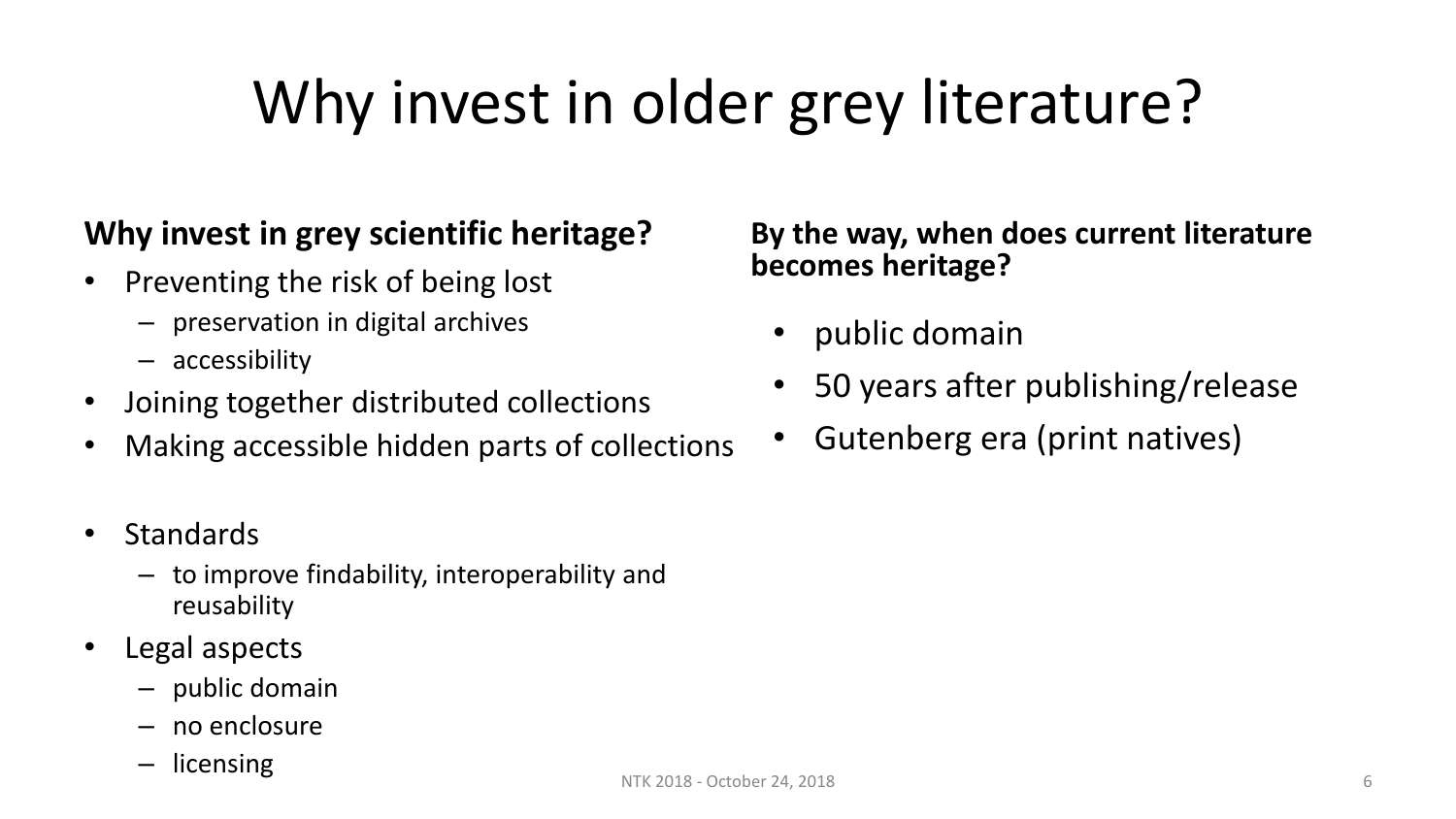### Challenges of grey scientific heritage

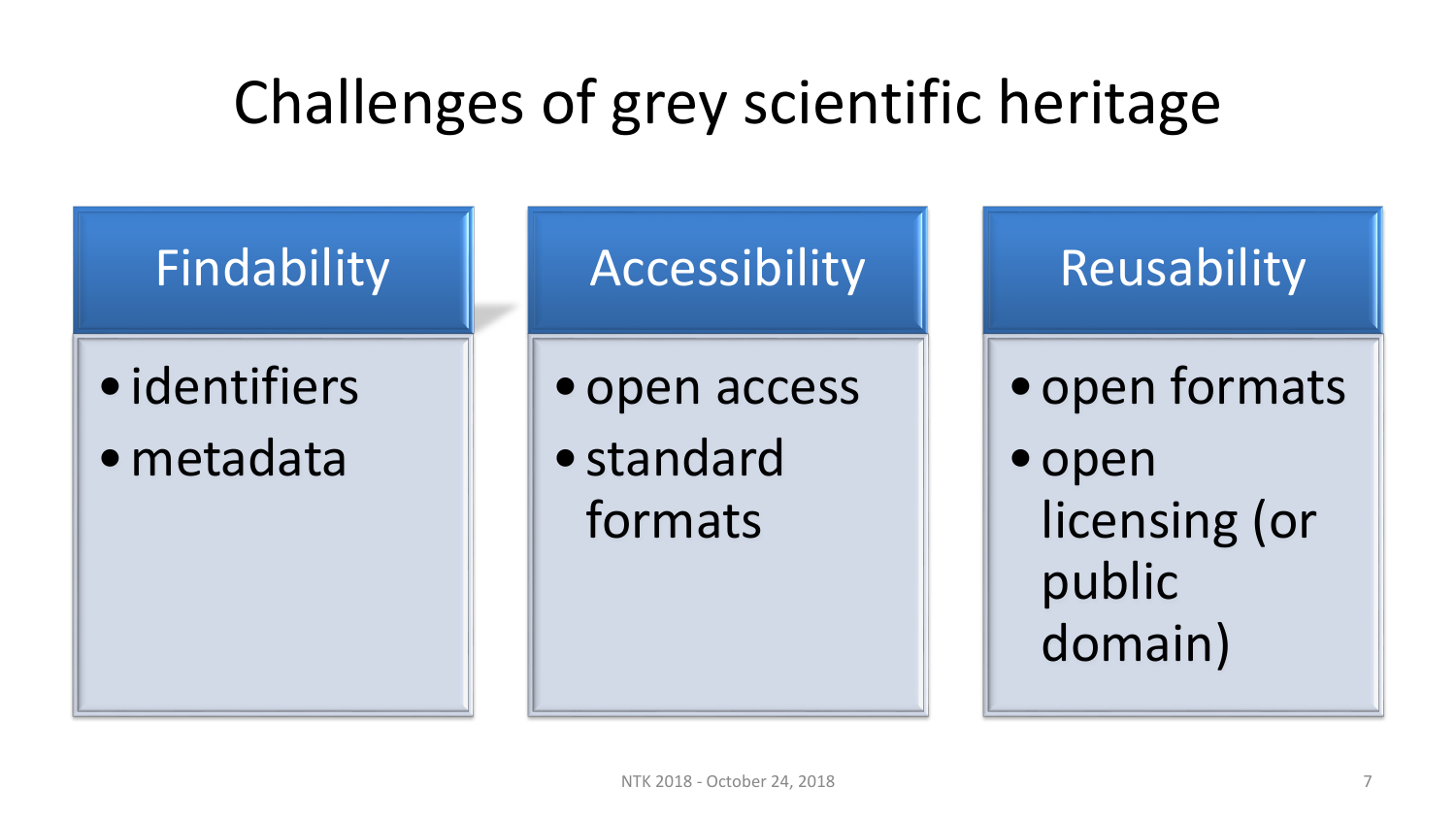#### **ODTs**

#### **Part of older theses and dissertations**

| <b>Online service</b>    | <b>Until 1950</b> | <b>Until 1900</b> |
|--------------------------|-------------------|-------------------|
| <b>Trove</b>             | 6.4%              | 0.5%              |
| <b>BASE</b>              | 1.5%              | 0.7%              |
| <b>DART-Europe</b>       | 1.0%              | 0.4%              |
| <b>TEL</b>               | 0.5%              | 0.0%              |
| <b>NTK GL Repository</b> | 0.2%              | 0.0%              |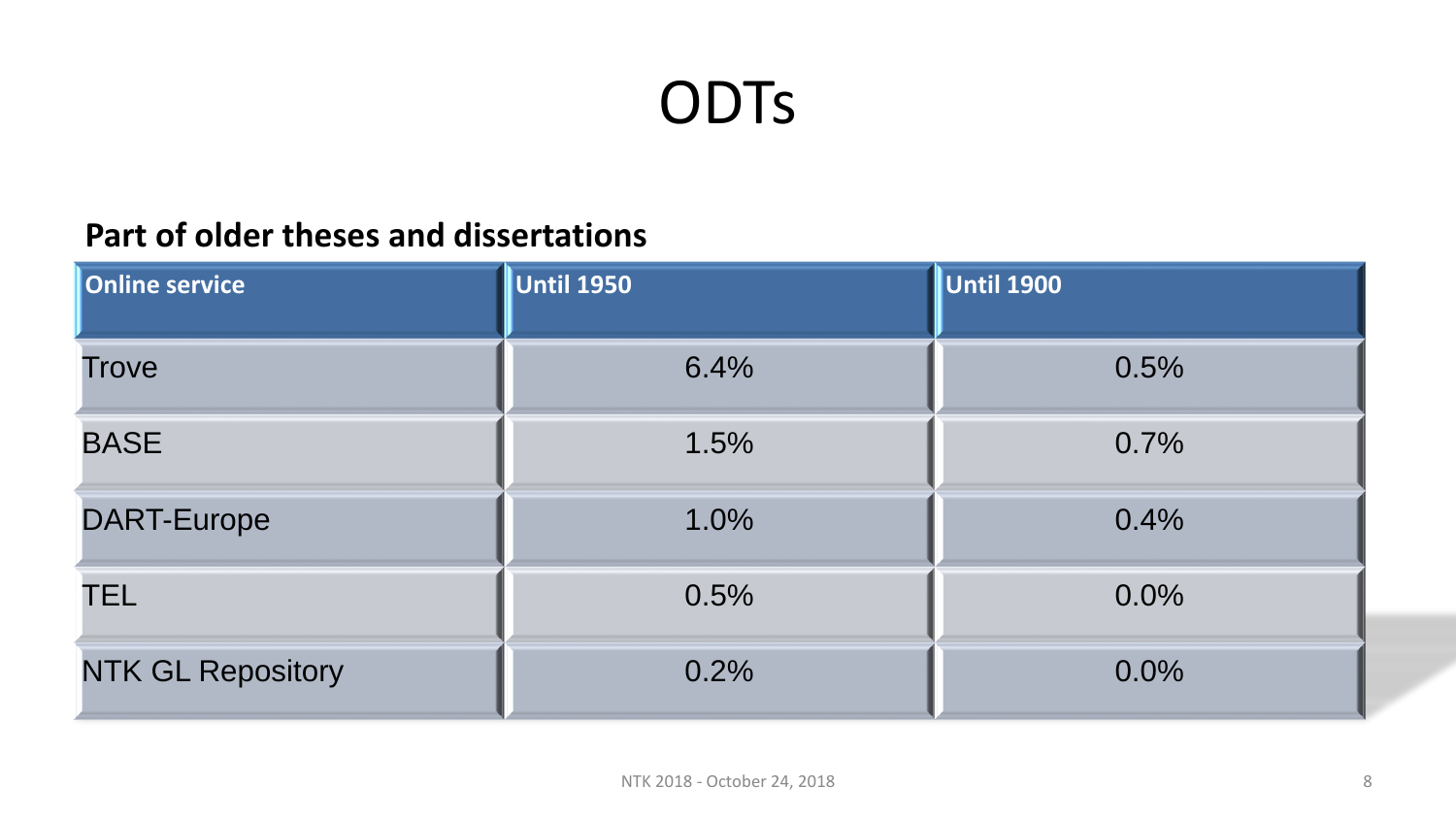#### The French digitisation program 2013-2014

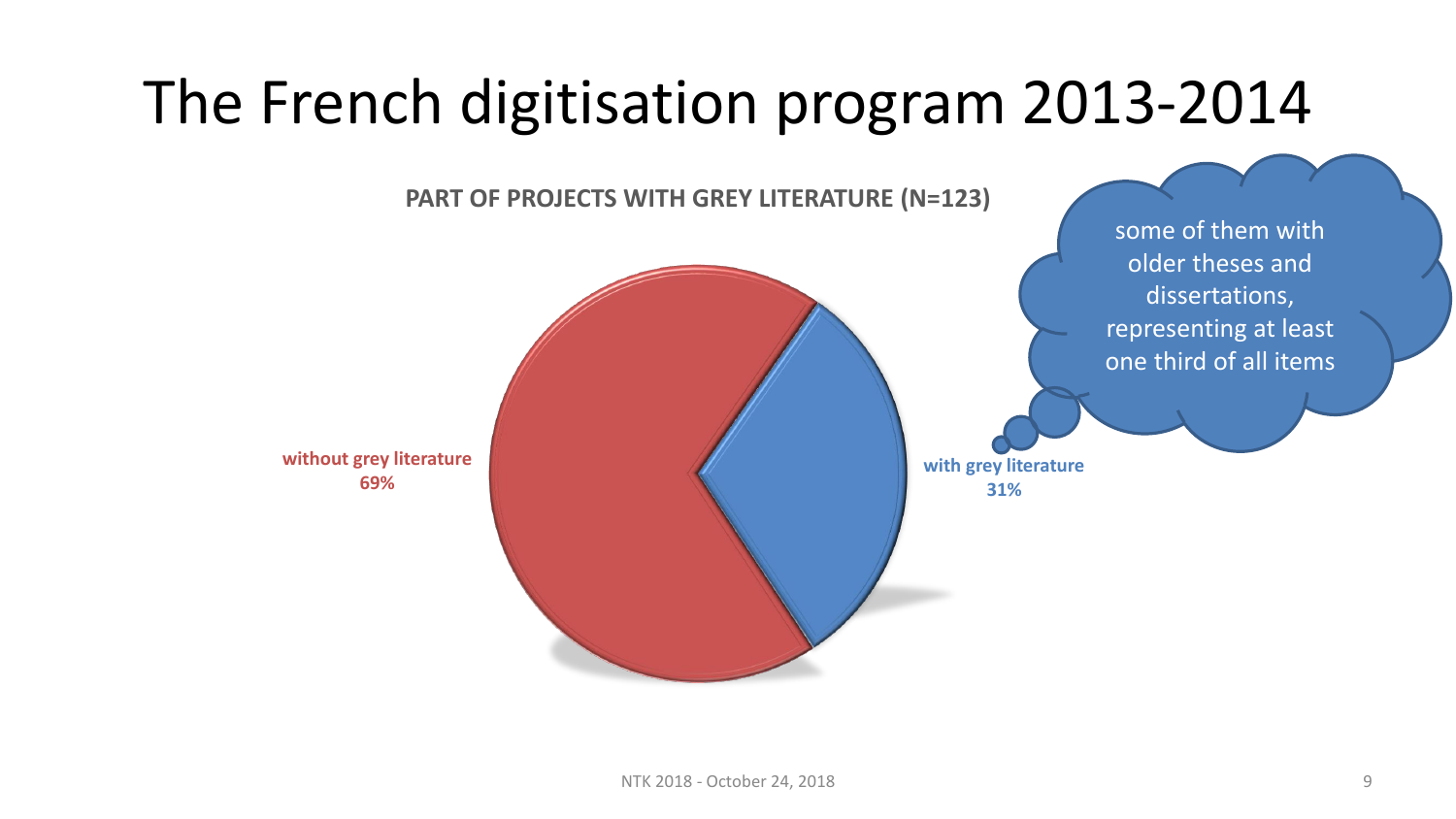#### Features of ODTs

- a small part of academic collections
	- yet a significant part of those collections for which an investment has been asked (French program)
- one part already in the public domain while other items still protected by intellectual property rights
- interest for today's research depending on the discipline
- a unique testimony for the history of science and academic life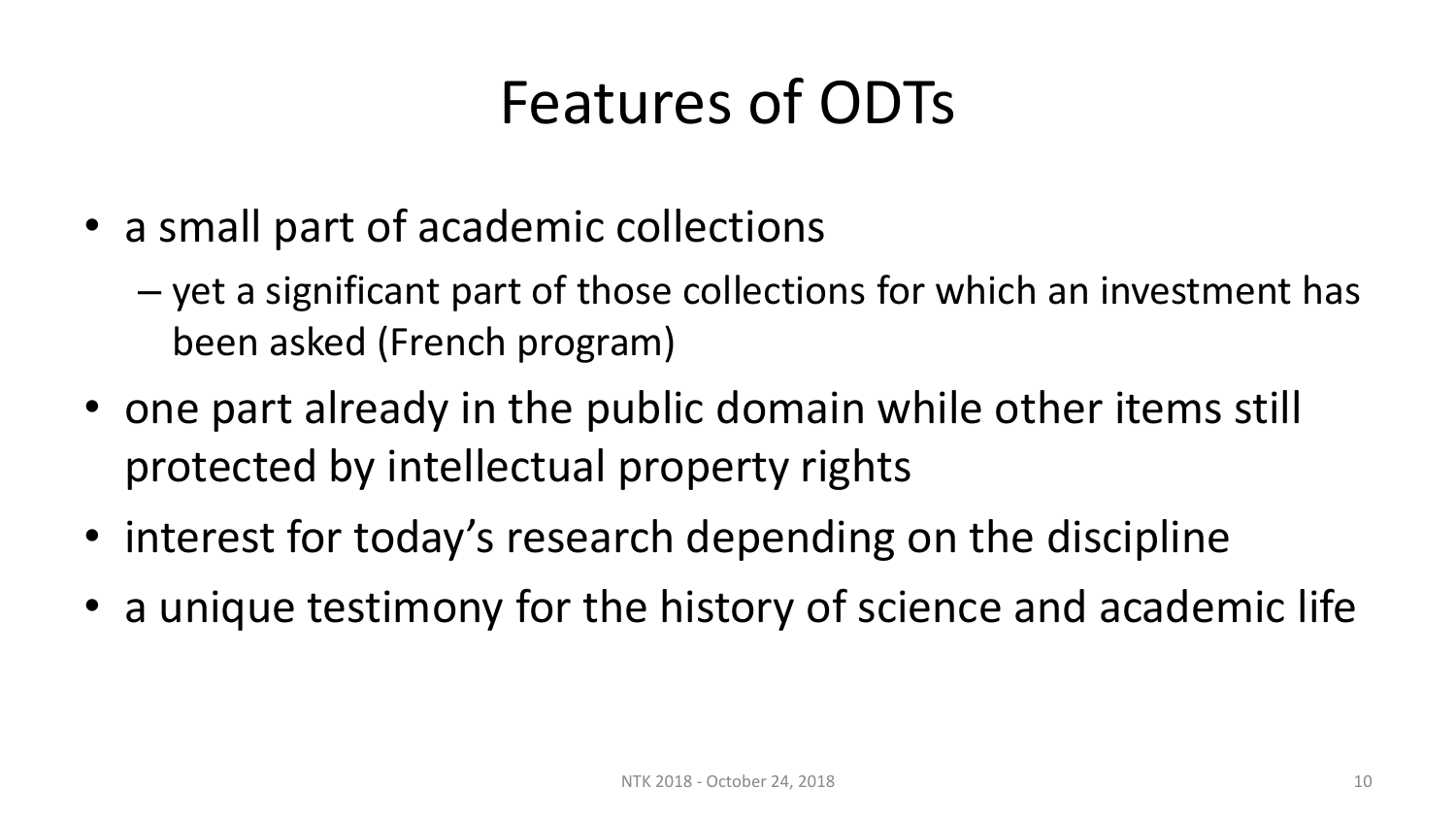## Grey heritage and ODTs

- ETDs are scientific grey literature
- OTDs are grey scientific heritage
	- part of scientific output, intellectual work and valuable for scientific and historical research
	- limited availability, lack of description and risk of being lost
- Some OTDs are less grey than others
	- need care and curation by information professionals, especially in academic and research libraries which are in the frontline to increase their findability, accessibility and potential reuse
	- cf. Australian universities: some already 100% digital (or selective), others only thinking about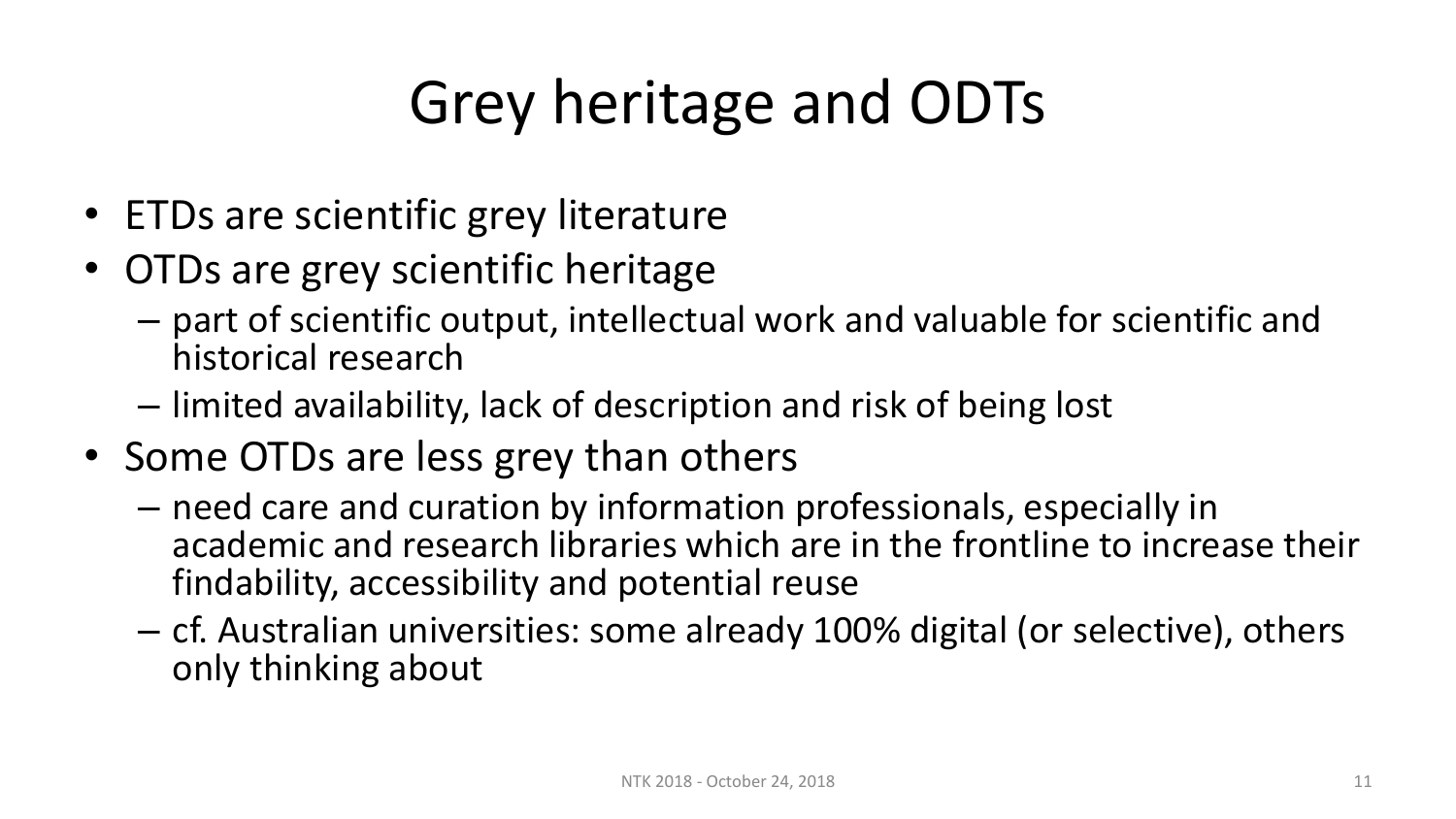### ODTs as part of the world scientific heritage

- The challenge of grey scientific heritage is conservation and dissemination in open access for the scientific community
	- not only for scientists but also for interested citizens
	- not only for humans but also for machines
- As the number of older theses and dissertations is by definition limited, we may be hopeful that one day all or most of these documents will be searchable and available on open repositories or via academic portals, as an essential contribution to the world scientific heritage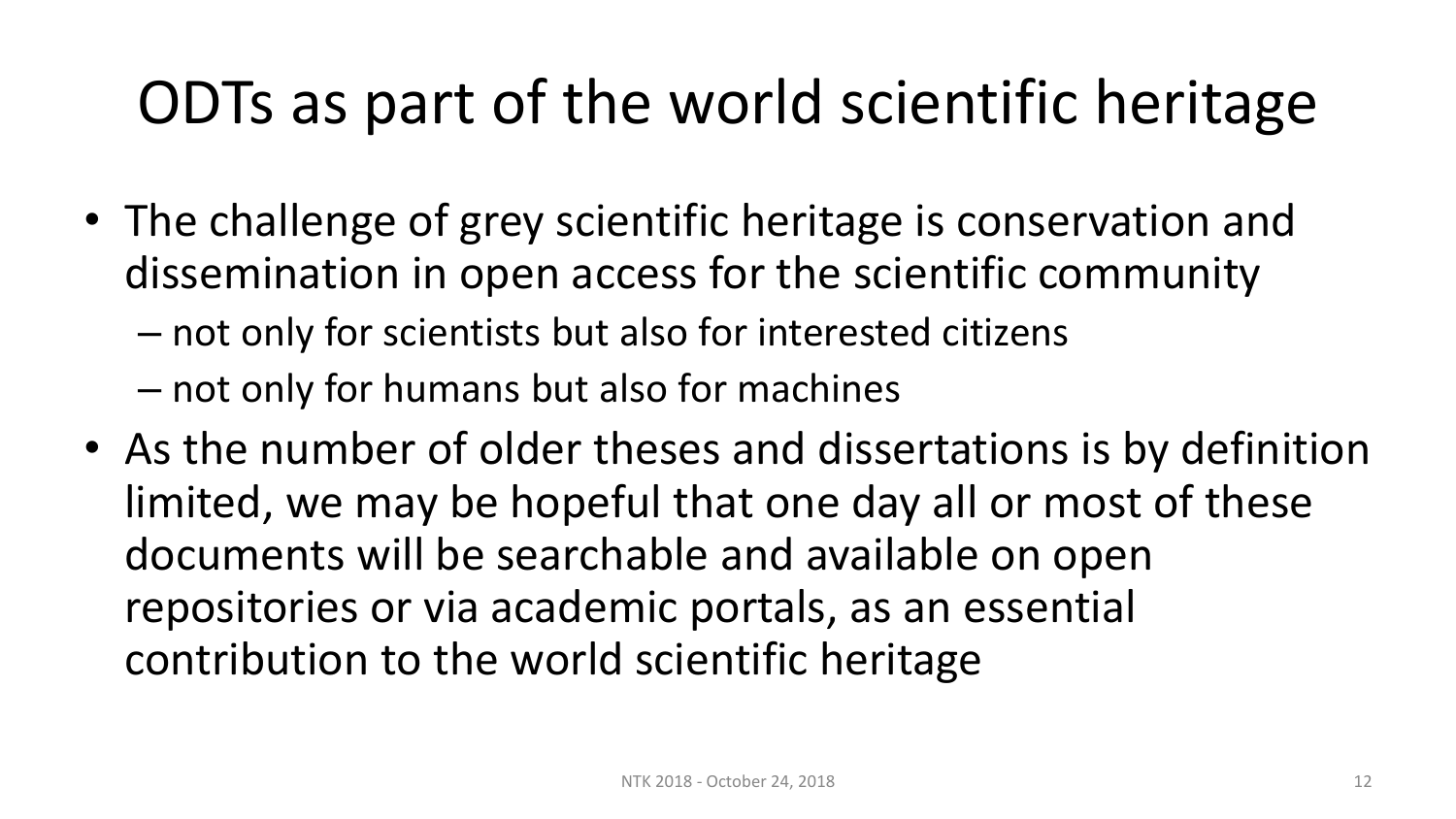

#### https://www.rg.mpg.de/bibliothek/dissertationen